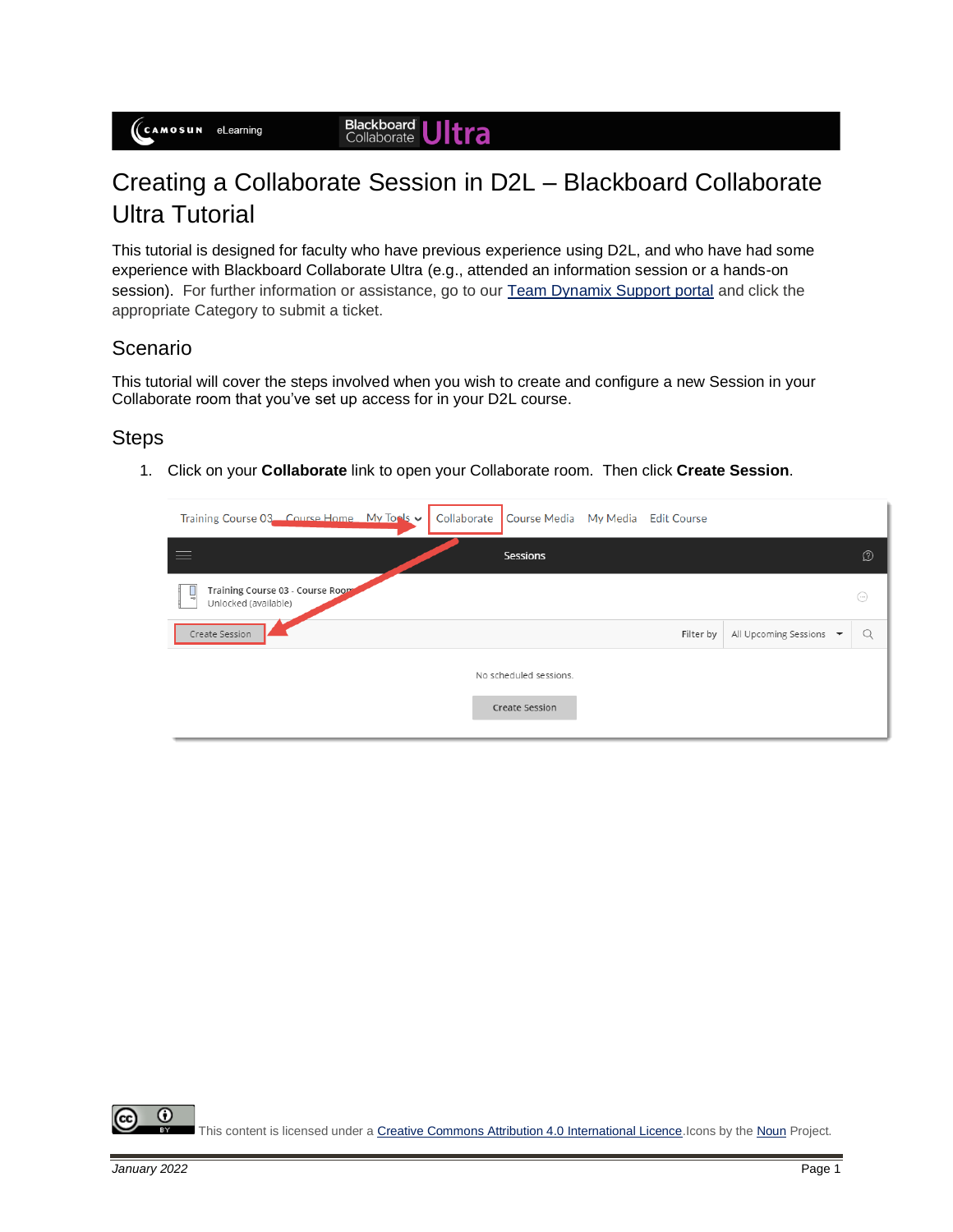| Training Course 03 Course Home My Tools v Collaborate Course Media My Media Edit Course |                        |                                                                                                                                                                                                                                            |  |  |
|-----------------------------------------------------------------------------------------|------------------------|--------------------------------------------------------------------------------------------------------------------------------------------------------------------------------------------------------------------------------------------|--|--|
| 三                                                                                       | Sessions               | $\times$<br>Week 1 Collaborate Orientation                                                                                                                                                                                                 |  |  |
| Training Course 03 - Course Room<br>Unlocked (available)                                |                        | ૹૢ૾ૺ<br>囯                                                                                                                                                                                                                                  |  |  |
| Create Session                                                                          |                        | Event Details                                                                                                                                                                                                                              |  |  |
|                                                                                         | No scheduled sessions. | Guest access                                                                                                                                                                                                                               |  |  |
|                                                                                         | <b>Create Session</b>  | Start                                                                                                                                                                                                                                      |  |  |
|                                                                                         |                        | Ë<br>:41 AM<br>2020-08-25<br>円                                                                                                                                                                                                             |  |  |
|                                                                                         |                        | End                                                                                                                                                                                                                                        |  |  |
|                                                                                         |                        | $\begin{tabular}{ c c } \hline \quad \quad & \quad \quad & \quad \quad \\ \hline \quad \quad & \quad \quad & \quad \quad \\ \hline \quad \quad & \quad \quad & \quad \quad \\ \hline \end{tabular}$<br>12:4<br>PM<br>$\circ$<br>2020-08-25 |  |  |
|                                                                                         |                        | No end (open session)                                                                                                                                                                                                                      |  |  |
|                                                                                         |                        | Repeat session                                                                                                                                                                                                                             |  |  |
|                                                                                         |                        | <b>Early Entry</b>                                                                                                                                                                                                                         |  |  |
|                                                                                         |                        | 15 min before start time<br>$\overline{\mathbf{v}}$                                                                                                                                                                                        |  |  |
|                                                                                         |                        | Provide a description                                                                                                                                                                                                                      |  |  |
|                                                                                         |                        | Cancel<br>Create                                                                                                                                                                                                                           |  |  |

2. Give your Session a **Name**, then click **Create** to enable additional settings

 $\frac{1}{\sqrt{2}}$ ල This content is licensed under [a Creative Commons Attribution 4.0 International Licence.I](https://creativecommons.org/licenses/by/4.0/)cons by th[e Noun](https://creativecommons.org/website-icons/) Project.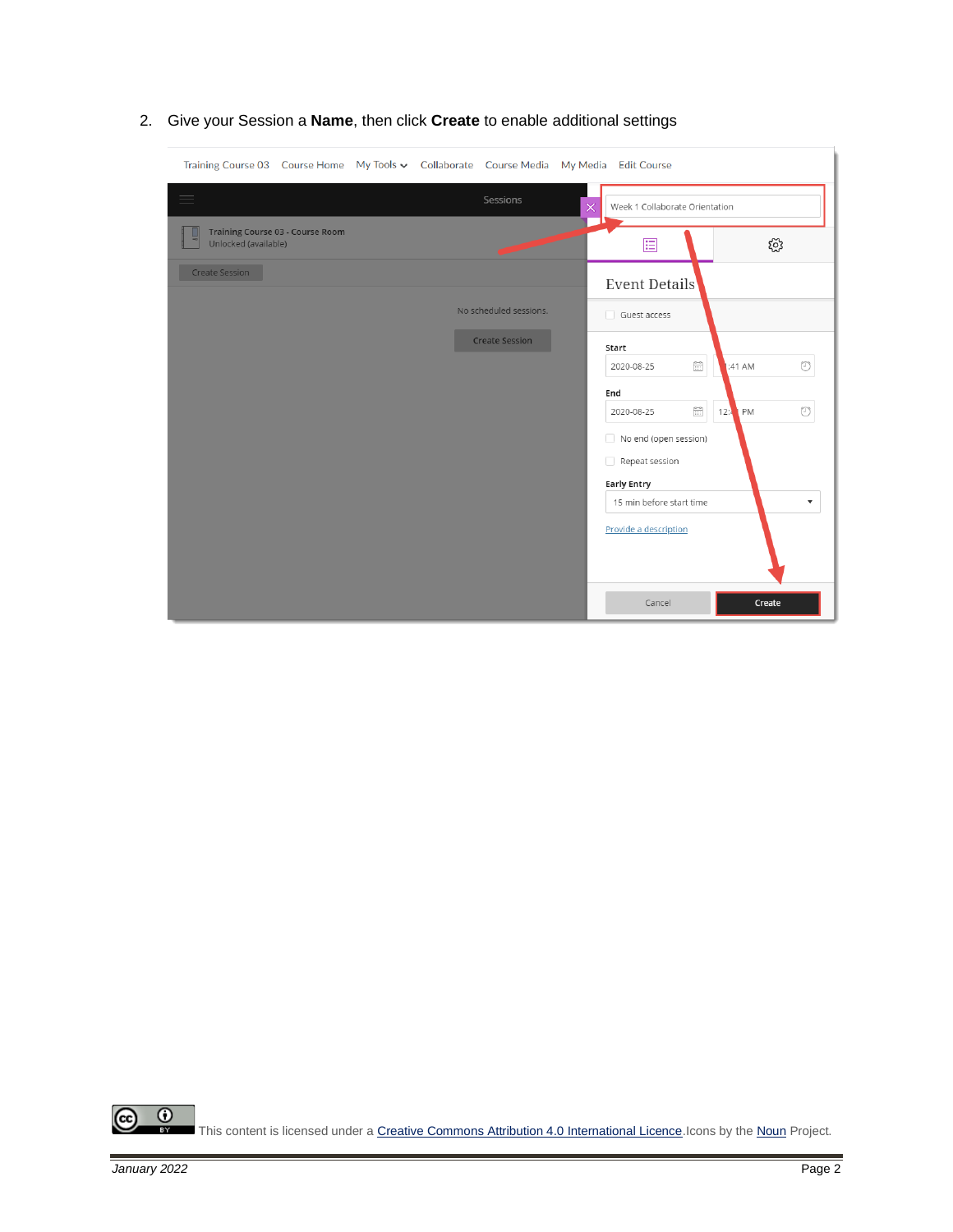3. Under the **Event Details** tab, click **Guest access** to set the **Guest role** (if you need to email out a link or link to a session within D2L, for example) – the role can be **Participant**, **Presenter**, or **Moderator**.

Add **Start** and **End** dates for the Session. Select **No end** if you want an open session with no end, or **Repeat session** if you want to have a session repeat at selected intervals (for example, Daily, Weekly, Monthly).

Select an **Early Entry** time so participants can come in early and configure their audio and video. You can also select **No early entry**, but we advise allowing participants a bit of time to ensure technical issues are dealt with before the session starts.

| Training Course 03 Course Home My Tools v Collaborate Course Media My Media Edit Course     |                                                                                                                                                      |  |  |
|---------------------------------------------------------------------------------------------|------------------------------------------------------------------------------------------------------------------------------------------------------|--|--|
| Sessions<br>$=$                                                                             | $\times$<br>Anonymous dial in:                                                                                                                       |  |  |
| <b>Training Course 03 - Course Room</b><br>Unlocked (available)                             | +1-250-370-4535<br>$\Box$<br>PIN: 877 104 7547                                                                                                       |  |  |
| Create Session                                                                              | <sup>⑧</sup> Dial In                                                                                                                                 |  |  |
| Week 1 Collaborate Orientation<br>2020-08-25, 11:41 AM - 2020-08-25, 12:41 PM (in progress) | $\sqrt{ }$ Guest access<br><b>Guest link</b><br>Guest role<br>Save the session to get the guest<br>$\boldsymbol{\mathrm{v}}$<br>Participant<br>link. |  |  |
|                                                                                             | Start<br>m<br>⊙<br>2020-08-25<br>11:41 AM<br>End                                                                                                     |  |  |
|                                                                                             | Ħ<br>$\odot$<br>2020-08-25<br>12:41 PM<br>No end (open session)<br>Repeat session                                                                    |  |  |
|                                                                                             | <b>Early Entry</b><br>15 min before start time<br>$\blacktriangledown$<br>Provide a description                                                      |  |  |
|                                                                                             | Cancel<br>Save                                                                                                                                       |  |  |

 $\odot$ This content is licensed under a Creative Commons Attribution 4.0 International Licence. Icons by th[e Noun](https://creativecommons.org/website-icons/) Project. k.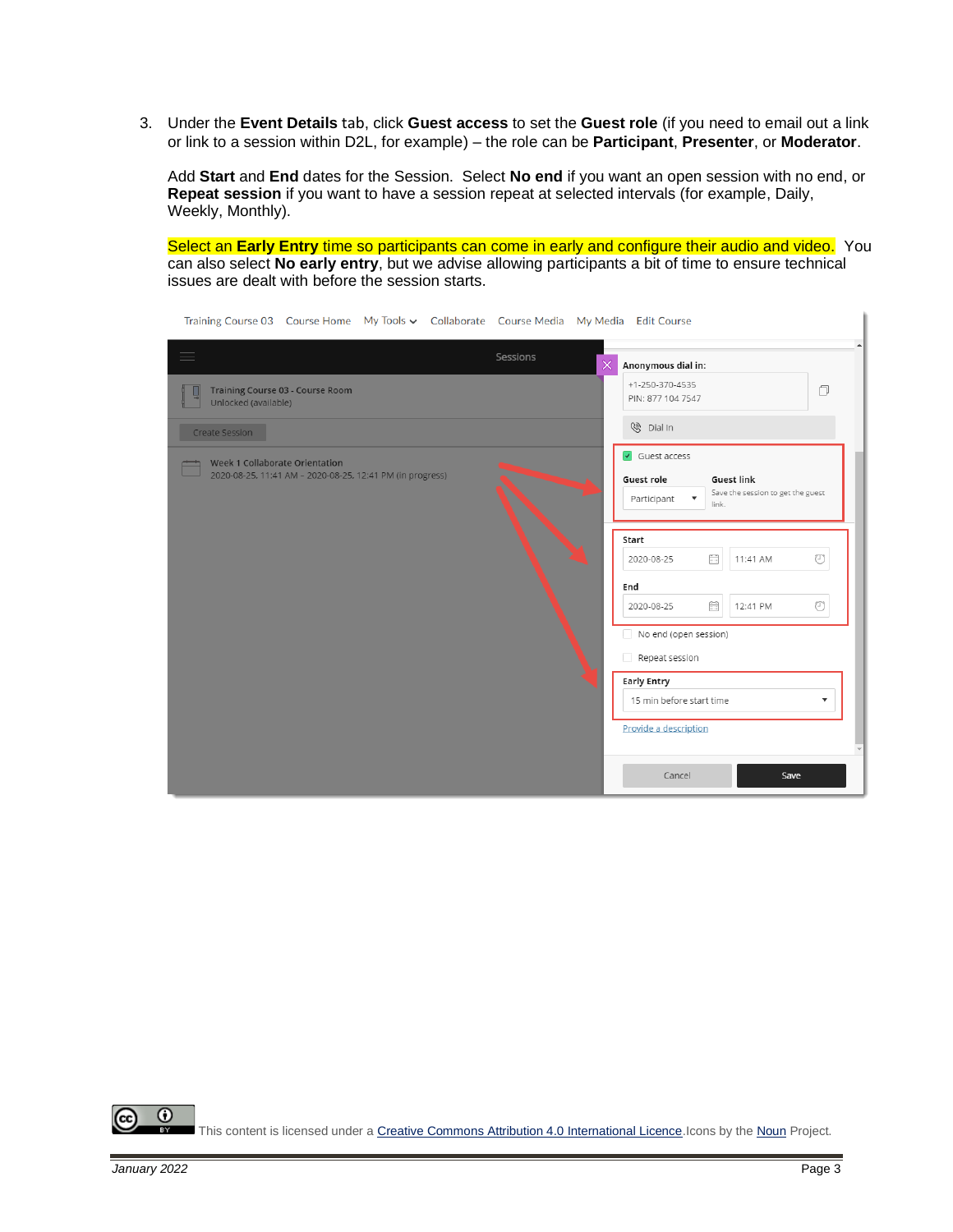4. Under **Session Settings**, select a **Default Attendee Role** (you can choose Participant, Presenter, or Moderator.) This is the role assigned by the **Join Session** link (choose Moderator, for example, if you want students to be able to run their own sessions). See the tutorials *Understanding Blackboard Collaborate Ultra Session Roles* for more information about the three roles).

Under **Recording** options select **Allow recording downloads** only if you want students to be able to download recordings. You, as the administrator of the session, will always be able to download a recorded session for uploading into Kaltura, for example. Select **Anonymize chat messages** if you want your session Chat to be anonymous.

Adjust **moderator permissions** if needed. Adjust **Participant permissions** as needed – note that you can adjust all these permissions during a session as well.

We recommend keeping **Enable session telephony** selected for accessibility purposes.

| Training Course O3 Course Home The Tools V Collaborate Course Media The Media Edit Course   |                                          |                                                            |      |  |
|---------------------------------------------------------------------------------------------|------------------------------------------|------------------------------------------------------------|------|--|
| $\equiv$<br>Sessions                                                                        | $\times$                                 | 囯                                                          | ద్ర  |  |
| Training Course 03 - Course Room<br>Unlocked (available)                                    |                                          | <b>Session Settings</b>                                    |      |  |
| Create Session                                                                              |                                          | <b>Default Attendee Role</b>                               |      |  |
| Week 1 Collaborate Orientation<br>2020-08-25, 11:41 AM - 2020-08-25, 12:41 PM (in progress) |                                          | Participant                                                |      |  |
|                                                                                             |                                          | Recording                                                  |      |  |
|                                                                                             |                                          | Allow recording downloads                                  |      |  |
|                                                                                             |                                          | Anonymize chat messages                                    |      |  |
|                                                                                             |                                          | <b>Moderator permissions</b>                               |      |  |
|                                                                                             | Show profile pictures for moderator only |                                                            |      |  |
|                                                                                             |                                          | <b>Participant permissions</b>                             |      |  |
|                                                                                             |                                          | $\triangleright$ Share audio                               |      |  |
|                                                                                             |                                          | $\sqrt{\phantom{a}}$ Share video                           |      |  |
|                                                                                             |                                          | $\triangleright$ Post chat messages                        |      |  |
|                                                                                             |                                          | Draw on whiteboard and files<br>$\prec$                    |      |  |
|                                                                                             |                                          | <b>Enable session telephony</b>                            |      |  |
|                                                                                             |                                          | I Allow attendees to join the session using a<br>telephone |      |  |
|                                                                                             |                                          | Cancel                                                     | Save |  |

Training Course 02 Course Home My Tools + Collaborate Course Media My Media Edit Course

 $\odot$ This content is licensed under [a Creative Commons Attribution 4.0 International Licence.I](https://creativecommons.org/licenses/by/4.0/)cons by th[e Noun](https://creativecommons.org/website-icons/) Project.